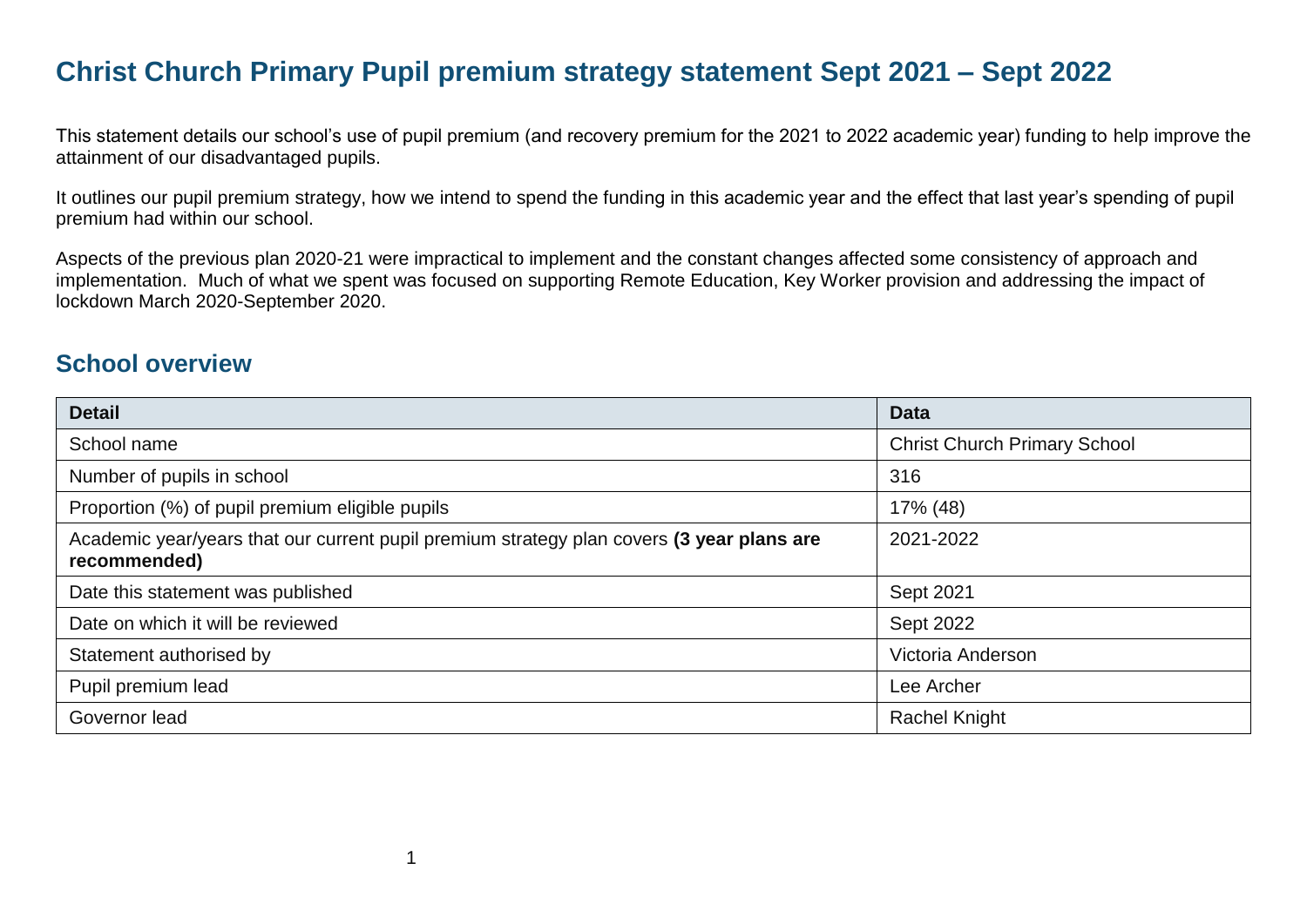# **Funding overview**

| <b>Detail</b>                                                                                                                    | <b>Amount</b> |
|----------------------------------------------------------------------------------------------------------------------------------|---------------|
| Pupil premium funding allocation this academic year                                                                              | £64560        |
| Recovery premium funding allocation this academic year                                                                           | £6960         |
| Pupil premium funding carried forward from previous years (enter £0 if not applicable)                                           | £0            |
| Total budget for this academic year                                                                                              | £1517560      |
| If your school is an academy in a trust that pools this funding, state the amount available to<br>your school this academic year |               |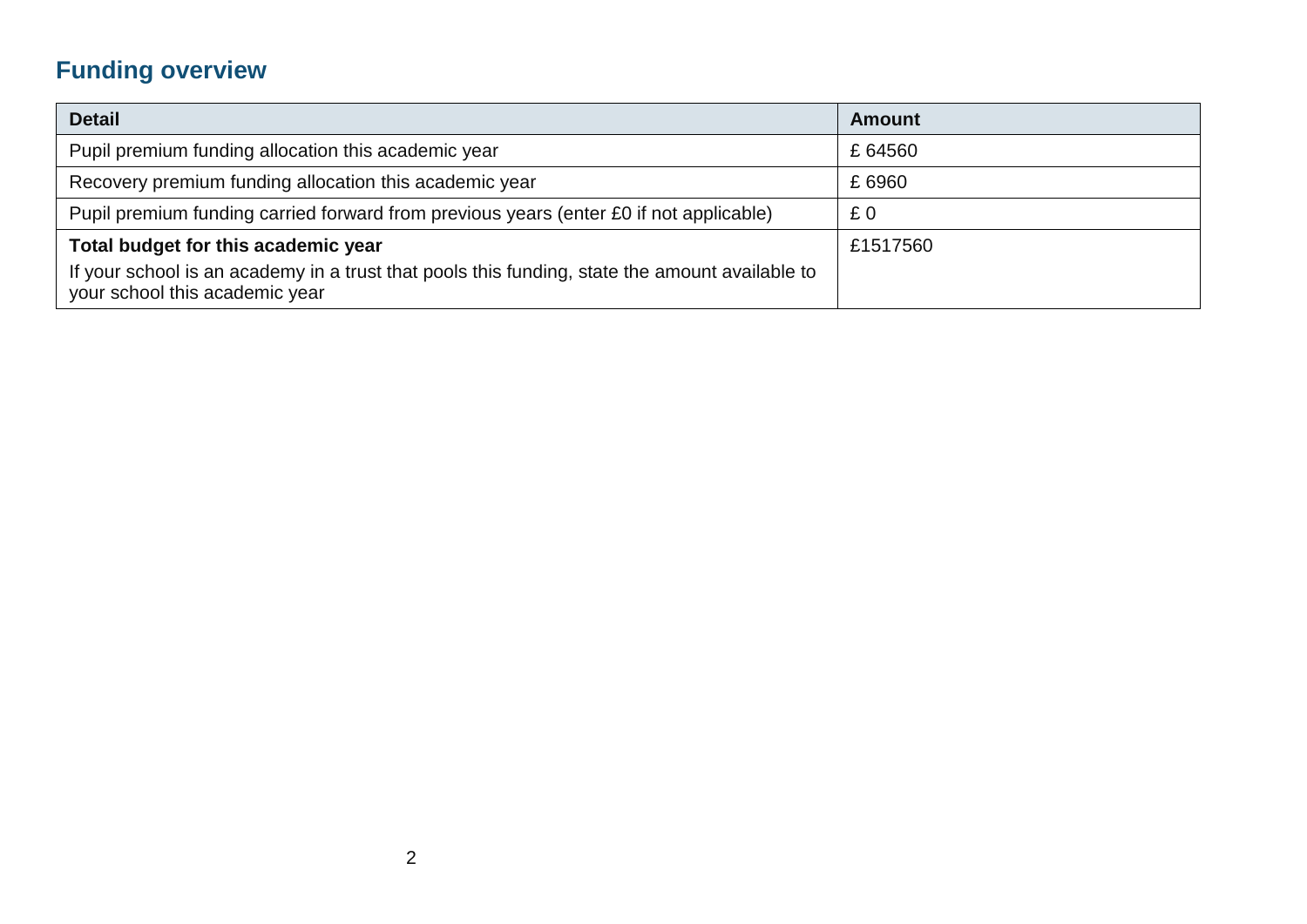# **Part A: Pupil premium strategy plan**

#### **Statement of intent**

*As a school, we intend to ensure all pupils are embedded within our school ethos of 'Love to Learn and Learn to Love'. We aim that the support provided through this strategic plan will endeavour to reduce any social or educational gaps, any learning challenges and ensure that we develop lifelong learners equipped with the necessary skills to succeed in the wider world.* 

- *Pupils eligible for PP make at least expected progress in reading, maths and writing at KS1 and KS2*
- The % of PP children reaching National Standard in all three areas is in line with the % of Non-PP children and in line with pupils *nationally.*
- *Effective emotional support is in place for children and families who require advice and intervention; with additional emphasis on mental health issues relating directly to Coivd-19 lockdowns.*
- *Children take part in extra- curricular activities and feel included in all aspects of school life.*
- *To provide a location to raise effectiveness and variation of intervention programmes and life skills. In turn to raise pupil selfconfidence and independence.*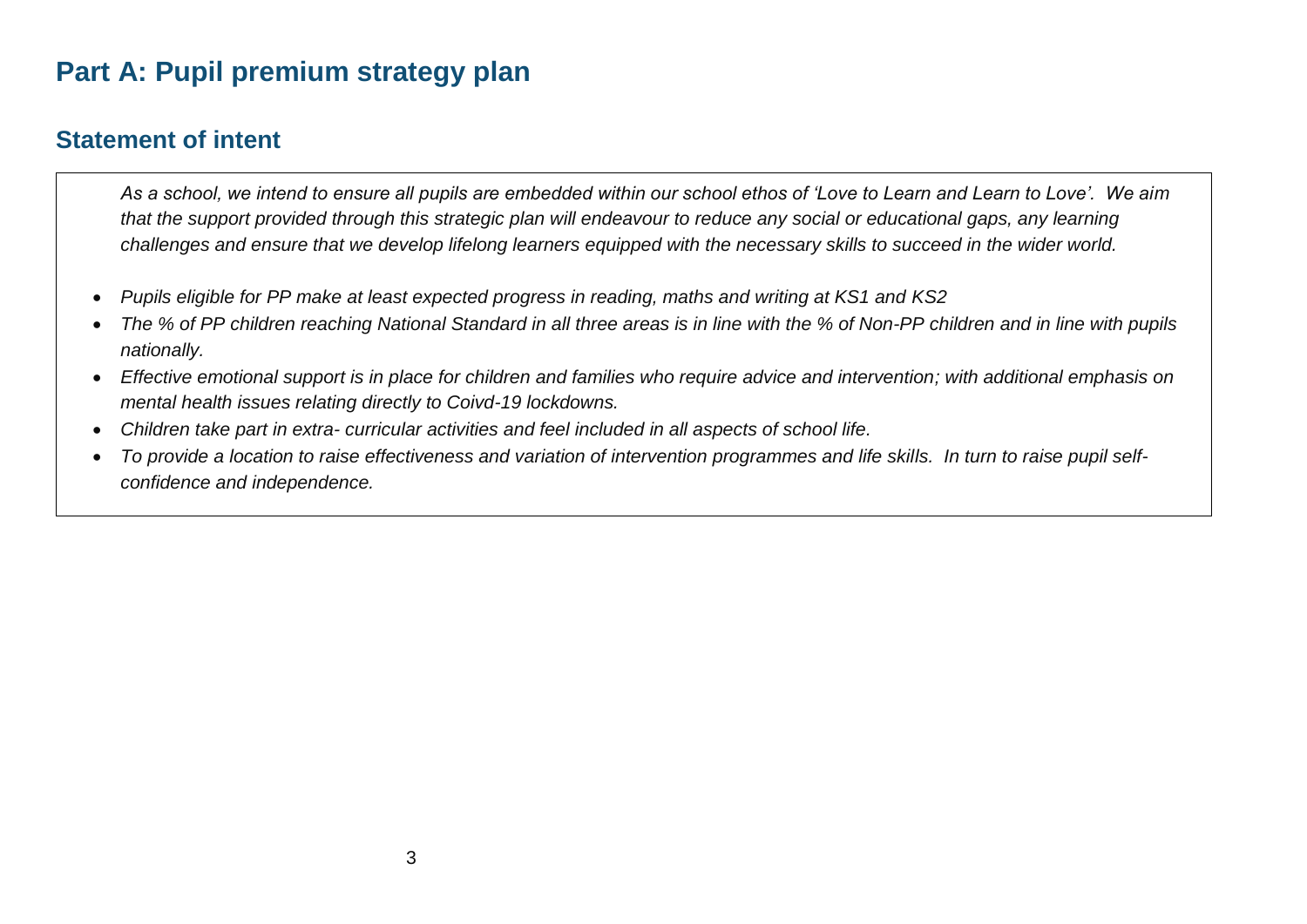## **Challenges**

This details the key challenges to achievement that we have identified among our disadvantaged pupils.

| <b>Challenge number</b>                                                                                                                                                                                                                                    | <b>Detail of challenge</b>                                                                                                                                                                                                                                                                                        |
|------------------------------------------------------------------------------------------------------------------------------------------------------------------------------------------------------------------------------------------------------------|-------------------------------------------------------------------------------------------------------------------------------------------------------------------------------------------------------------------------------------------------------------------------------------------------------------------|
| Pupils having an in depth knowledge<br>$1_{\cdot}$<br>of their curriculum subjects that is<br>embedded in their long term memory<br>can be hampered if teacher subject<br>knowledge is not developed<br>specifically enough to a high level.               | Higher expectations in terms of teachers' subject knowledge to develop greater depth of learning for<br>advanced learners                                                                                                                                                                                         |
| 2. Pupils literacy skills are poor and<br>have been detrimentally affected by the<br>pandemic e.g. lack of wider social<br>interaction, lack of consistent pre-school<br>experiences and teaching, inconsistent<br>primary school early years' experience. | a. Poor reading/ phonics skills – Use of Little Wandle Early Reading Programme/ Reading<br>Eggs/Eggspress and Fluency intervention programme<br>b. Acquisition of English vocabulary has been limited due to high EAL across the school (80%) – EAL Hub,<br>Word Aware and WellComm and NELI materials to be used |
| 3. Pupils personal, social and resilience<br>skills are poor and have been<br>detrimentally affected by the pandemic.                                                                                                                                      | a. Social and emotional well-being lessons embedded within the PSHE curriculum - Mental Health Team and<br>Trailblazer schools programme to support mental health needs.<br>b. Resilience – activities and opportunities throughout the curriculum and wider experiences eg Arts mark                             |
|                                                                                                                                                                                                                                                            | initiative, Outdoor learning, Forest school activities, drama, after school clubs/ teams, trips                                                                                                                                                                                                                   |
| 4. Poor home learning environments<br>have a detrimental effect on children's<br>learning and self-esteem e.g. lack of<br>support in<br>reading/breakfast/homework/having the<br>right resources for the curriculum                                        | a. Access to home learning resources limited especially for online learning.<br>Good attendance for a minority of families is not adhered to.- EWW support/attendance clinics/family<br>b.<br>liaison worker to encourage attendance and build relationships with families                                        |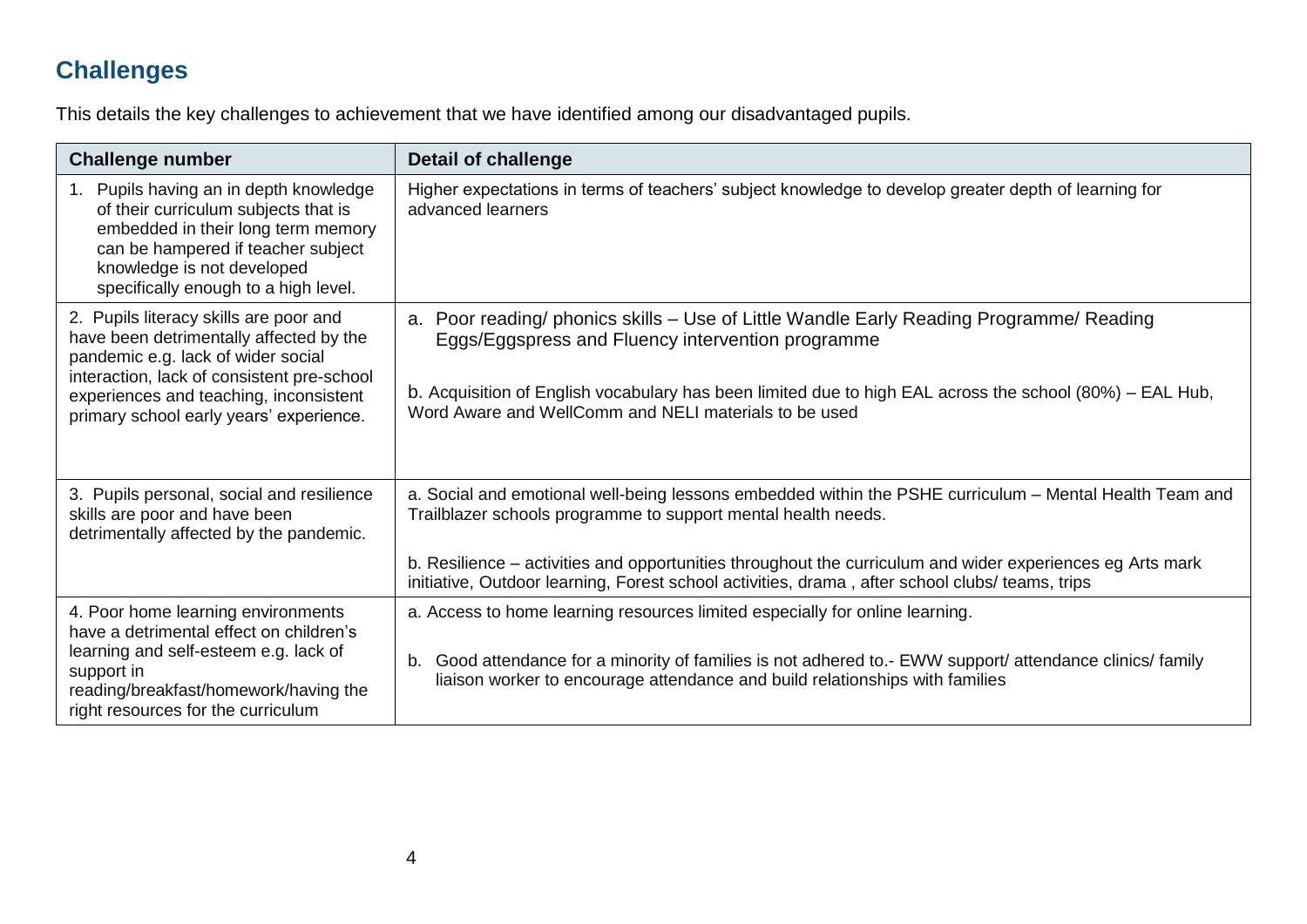#### **Intended outcomes**

This explains the outcomes we are aiming for **by the end of our current strategy plan**, and how we will measure whether they have been achieved. This is based on and needs to be taken in conjunction with the identified aims from the 2020-21 strategic plan and will have a greater level of accountability with the re-introduction of National Testing in primary schools.

| Desired outcomes and how they will be measured                                                                                                                                                                                                                             | <b>Success criteria</b>                                                                                                                                                                                                                                            |
|----------------------------------------------------------------------------------------------------------------------------------------------------------------------------------------------------------------------------------------------------------------------------|--------------------------------------------------------------------------------------------------------------------------------------------------------------------------------------------------------------------------------------------------------------------|
| To accelerate progress with PP children in maths in KS1 and by the end of<br>K.S. 2. Through the directed interventions NCETM, pre-teaching and preci-<br>sion teaching.                                                                                                   | Progress from KS1 to KS2 is at least in line with progress rates of non-pp<br>children. Children to be targeted to achieve appropriate combined results in<br>RWM.                                                                                                 |
| To accelerate progress with PP children in writing in KS1 and throughout KS2<br>through carefully planned interventions and monitoring of the impact of these.                                                                                                             | Progress from KS1 to KS2 is at least in line with progress rates of non-pp<br>children. Children to be targeted to achieve appropriate combined results in<br>RWM.                                                                                                 |
| To accelerate progress with PP children in reading in KS1 and throughout<br>KS2 through carefully planned interventions in line with the Little Wandle<br>Early Reading program/ Fluency intervention and Reading Eggs/Eggspress<br>and monitoring of the impact of these. | Progress from KS1 to KS2 is at least in line with progress rates of non-pp<br>children. Children to be targeted to achieve appropriate combined results in<br>RWM.                                                                                                 |
| To provide quality first wave teaching with emphasis on deepening pupils<br>understanding of the curriculum.                                                                                                                                                               | An increase in children achieving greater depth targets so that rates are at<br>least in line with progress rates of non-pp children. Specific data from<br>PUMA, PiRA and GAPS will be included alongside Foundation assessments<br>to help identify achievement. |
| To promote Social, emotional and behavioural development through the<br>creative curriculum and through school life                                                                                                                                                        | Increased mental and emotional well-being and resilience leads to<br>increased attendance and engagement with learning at home and at school.                                                                                                                      |
| To ensure P.P. pupils in Early Years, Reception and year 1 have the appropri-<br>ate support necessary to maintain expected progress, reduce any gaps in                                                                                                                   | Baseline (national and school) identifies gaps in learning for children and<br>drives educational provision for P.P. children.                                                                                                                                     |
| learning and settle in well to a new setting.                                                                                                                                                                                                                              | Assessments (July 2021 and September 2021) form solid base on which<br>children can make progress. Progression for children (P.P.) is at least in-<br>line with expectations nationally.                                                                           |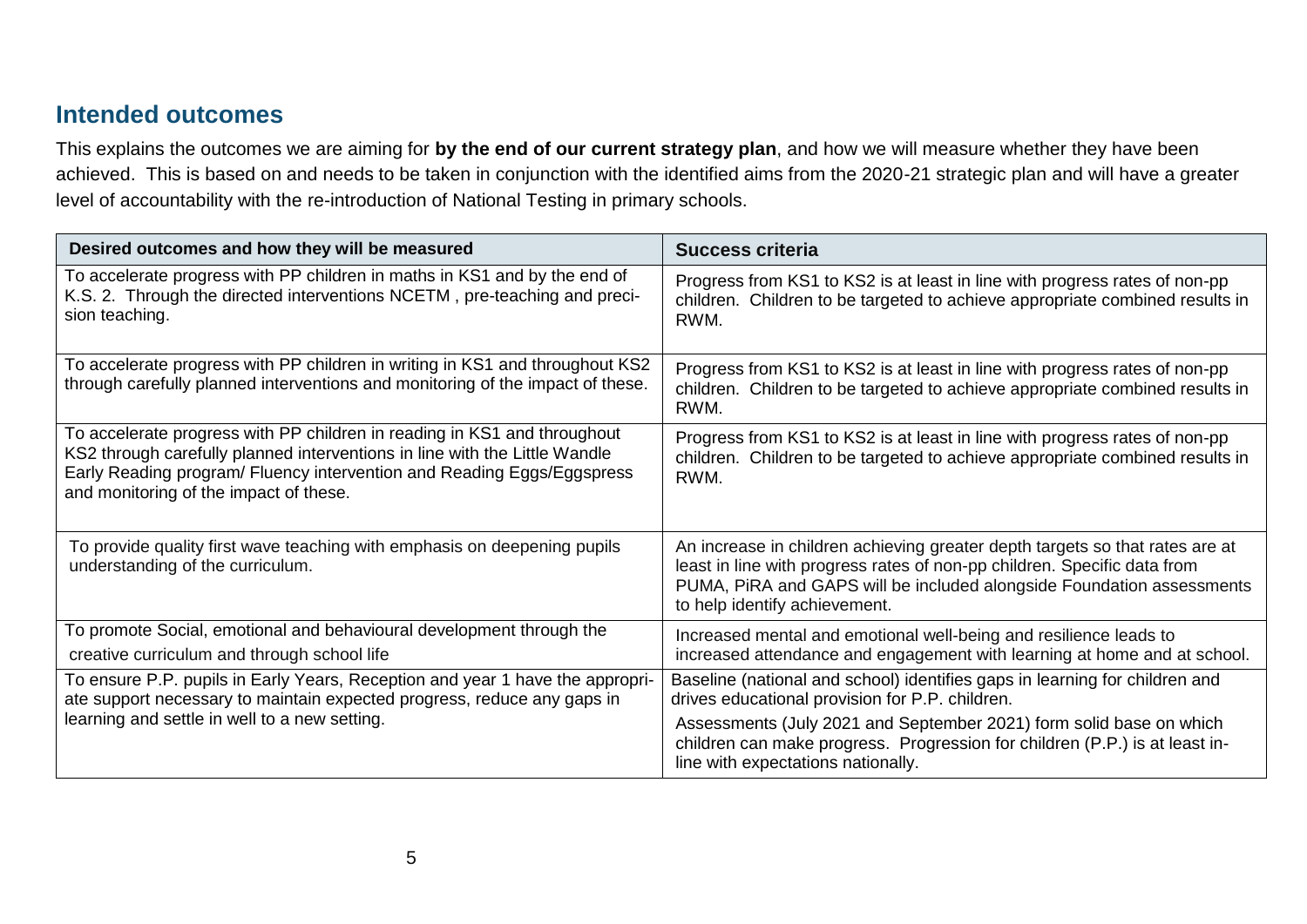### **Activity in this academic year**

This details how we intend to spend our pupil premium (and recovery premium funding) **this academic year** to address the challenges listed above.

#### **Teaching (for example, CPD, recruitment and retention)**

Budgeted cost: £ 24133

| <b>Activity</b>                                                                                                                                                                                                                                                                    | Evidence that supports this approach                                                                                                                                                                                                                                                                                                                                                                                                                                                                                                                                                                                                                        | Challenge number(s)<br>addressed |
|------------------------------------------------------------------------------------------------------------------------------------------------------------------------------------------------------------------------------------------------------------------------------------|-------------------------------------------------------------------------------------------------------------------------------------------------------------------------------------------------------------------------------------------------------------------------------------------------------------------------------------------------------------------------------------------------------------------------------------------------------------------------------------------------------------------------------------------------------------------------------------------------------------------------------------------------------------|----------------------------------|
| Curriculum to be reviewed and revised<br>to ensure deepening activities are<br>included as well as re-visits. Training/<br>moderation sessions for staff to widen<br>the understanding/ teaching<br>requirements for greater depth (£5193)                                         | Research suggests that interleaving and re-visits help to embed knowledge<br>from short term to long term memory. The impact of mastery learning<br>approaches is an additional five months progress, on average, over the<br>course of a year.<br>https://educationendowmentfoundation.org.uk/education-evidence/teaching-<br>learning-toolkit/mastery-learning                                                                                                                                                                                                                                                                                            |                                  |
| Ensure all relevant staff (including<br>new staff) have received training to<br>deliver reading/phonics<br>programme/interventions (including<br>Little Wandle /NELI/ Reading<br>Eggs/Eggspress-Success for All)<br>effectively. Allocating Staff training<br>time/cover $(E7746)$ | Phonics approaches have been consistently found to be effective in<br>supporting younger pupils to master the basics of reading, with an average<br>impact of an additional five months' progress. Research suggests that phonics<br>is particularly beneficial for younger learners (4-7 year olds) as they begin to<br>read. Teaching phonics is more effective on average than other approaches to<br>early reading.<br>https://educationendowmentfoundation.org.uk/education-evidence/teaching-<br>learning-toolkit/oral-language-interventions<br>https://educationendowmentfoundation.org.uk/education-evidence/teaching-<br>learning-toolkit/phonics | $\overline{2}$                   |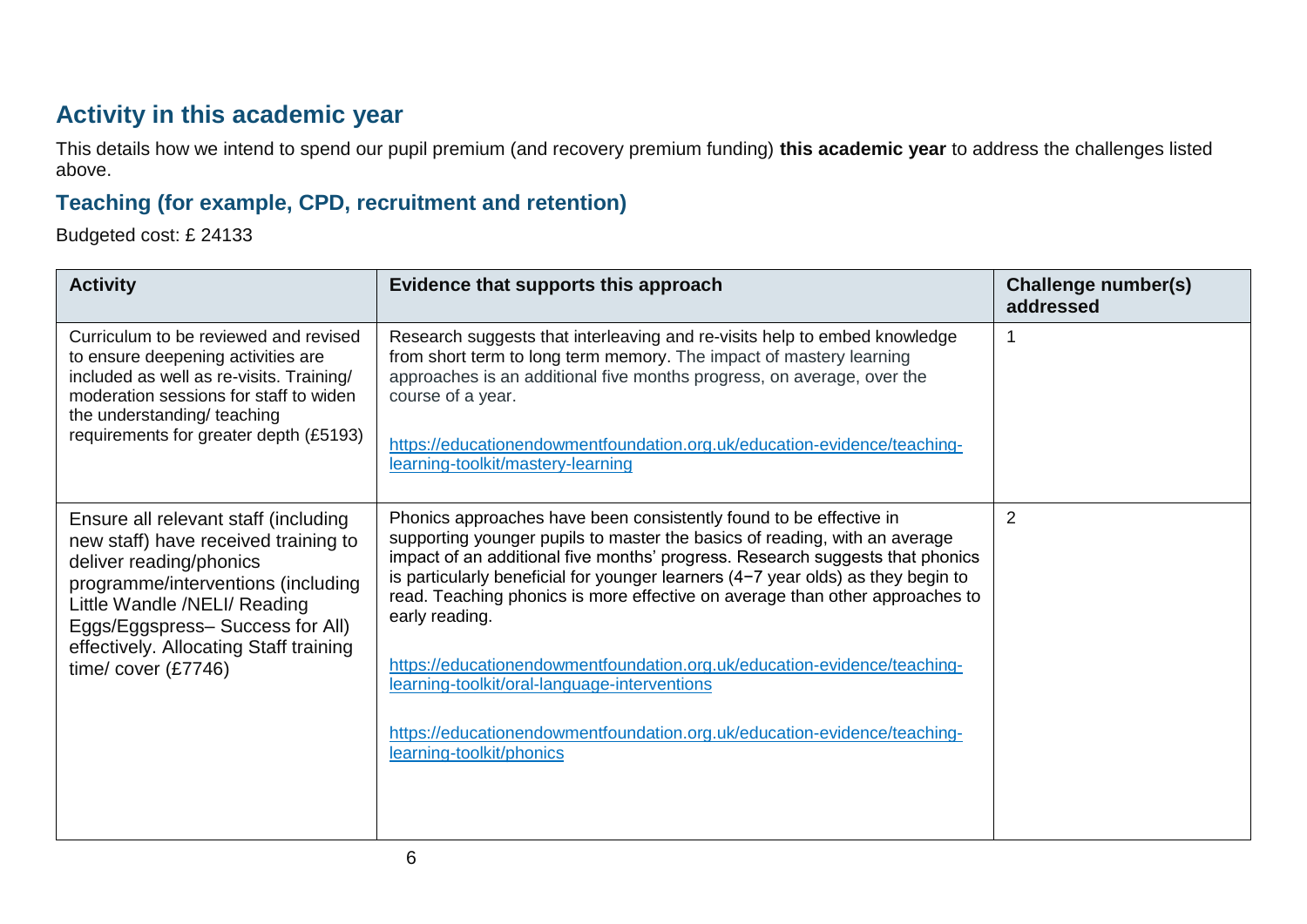| Use of a Mental Health/wellbeing<br>Team to include a Family liaison<br>worker, Hope lead and SENDco to<br>provide additional social, emotional<br>and mental health support for<br>children as well support for<br>identified families. (£10654) | Research suggests the average impact of successful SEL interventions<br>is an additional four months' progress over the course of a year<br>https://educationendowmentfoundation.org.uk/education-evidence/teaching-<br>learning-toolkit/social-and-emotional-learning | 3 |
|---------------------------------------------------------------------------------------------------------------------------------------------------------------------------------------------------------------------------------------------------|------------------------------------------------------------------------------------------------------------------------------------------------------------------------------------------------------------------------------------------------------------------------|---|
| Provide laptops and routers for<br>those without internet access at<br>home $(E540)$                                                                                                                                                              | Research suggests pupils eligible for free school meals typically receive<br>additional benefits from homework.<br>https://educationendowmentfoundation.org.uk/education-evidence/teaching-<br>learning-toolkit/homework                                               | 4 |

### **Targeted academic support (for example, tutoring, one-to-one support structured interventions)**

Budgeted cost: £ 14497

| <b>Activity</b>                                                                                                                                                           | Evidence that supports this approach                                                                                                                                                                                                                                                                                                 | <b>Challenge</b><br>number(s)<br>addressed |
|---------------------------------------------------------------------------------------------------------------------------------------------------------------------------|--------------------------------------------------------------------------------------------------------------------------------------------------------------------------------------------------------------------------------------------------------------------------------------------------------------------------------------|--------------------------------------------|
| Teachers provide quality first<br>wave teaching with emphasis on<br>closing the gaps/ additional staff<br>and extensions to contracts to<br>enable interventions. (£6844) | Some children have had up to 6 months away from formal teaching/learning and<br>therefore may require extra support to fill the gaps in learning that have been missed.<br>EEF research:<br>https://educationendowmentfoundation.org.uk/public/files/EEF_(2020)_-<br>Impact of School Closures on the Attainment Gap.pdf             | 1&2                                        |
| Extra Tuition costs to employ<br>tutors through NTP and School<br>led tutoring programme (£3563)<br>to provide interventions                                              | Evidence indicates that one to one tuition can be effective, providing approximately<br>five additional months' progress on average.<br>https://educationendowmentfoundation.org.uk/education-evidence/teaching-learning-<br>toolkit/one-to-one-tuition                                                                              | 1&2                                        |
| Buy and embed use of Little<br><b>Wandle Phonics Programme</b><br>across the school.(£1315)                                                                               | Phonics approaches have been consistently found to be effective in supporting<br>younger pupils to master the basics of reading, with an average impact of an<br>additional five months' progress. Research suggests that phonics is particularly<br>beneficial for younger learners (4-7 year olds) as they begin to read. Teaching |                                            |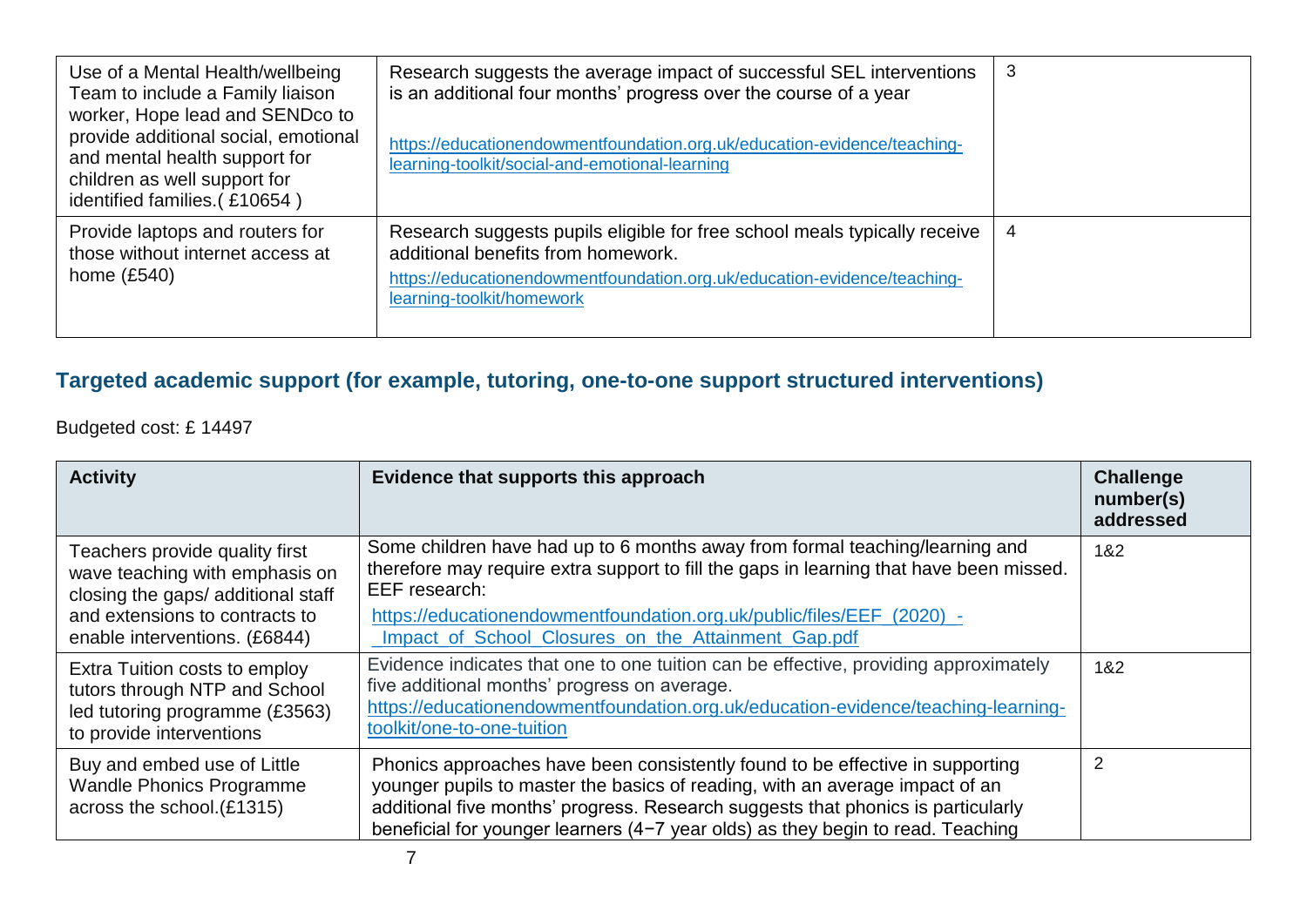|                                                                                                                                                                    | phonics is more effective on average than other approaches to early reading.<br>https://educationendowmentfoundation.org.uk/education-evidence/teaching-<br>learning-toolkit/phonics                                                                                                                                                                                                                                                                                                                                                                                          |         |
|--------------------------------------------------------------------------------------------------------------------------------------------------------------------|-------------------------------------------------------------------------------------------------------------------------------------------------------------------------------------------------------------------------------------------------------------------------------------------------------------------------------------------------------------------------------------------------------------------------------------------------------------------------------------------------------------------------------------------------------------------------------|---------|
| Embed use of NELI across<br>EYFS/KS1 to increase reading<br>for pleasure. Allocating Staff<br>training time/cover (£1141)                                          | The average impact of Oral language interventions is approximately an additional six<br>months' progress over the course of a year. Some studies also often report improved<br>classroom climate and fewer behavioural issues following work on oral language.<br>https://educationendowmentfoundation.org.uk/education-evidence/teaching-learning-<br>toolkit/oral-language-interventions<br>https://educationendowmentfoundation.org.uk/projects-and-evaluation/projects/oxford-<br>university-nuffield-early-language-intervention-development-of-an-online-training-model | 1&2     |
| Buy and continue to embed the<br>use of Reading Eggs/Eggspress<br>as a targeted programme to<br>increase the love of reading both<br>at home and at school.(£1435) | The average impact of reading comprehension strategies is an additional six months'<br>progress over the course of a year. Successful reading comprehension approaches<br>allow activities to be carefully tailored to pupils' reading capabilities, and involve activ-<br>ities and texts that provide an effective, but not overwhelming, challenge.<br>https://educationendowmentfoundation.org.uk/education-evidence/teaching-<br>learning-toolkit/homework                                                                                                               | 2&4     |
|                                                                                                                                                                    | https://educationendowmentfoundation.org.uk/education-evidence/teaching-<br>learning-toolkit/phonics<br>https://educationendowmentfoundation.org.uk/education-evidence/teaching-<br>learning-toolkit/reading-comprehension-strategies                                                                                                                                                                                                                                                                                                                                         |         |
| Increase resources for EAL<br>children so that they can access<br>the curriculum fully.(£199)                                                                      | There is evidence to suggest that pupils from lower socioeconomic backgrounds are<br>more likely to be behind their more advantaged counterparts in developing early<br>language and speech skills, which may affect their school experience and learning<br>later in their school lives. https://educationendowmentfoundation.org.uk/education-<br>evidence/teaching-learning-toolkit/oral-language-interventions                                                                                                                                                            | 2,3 & 4 |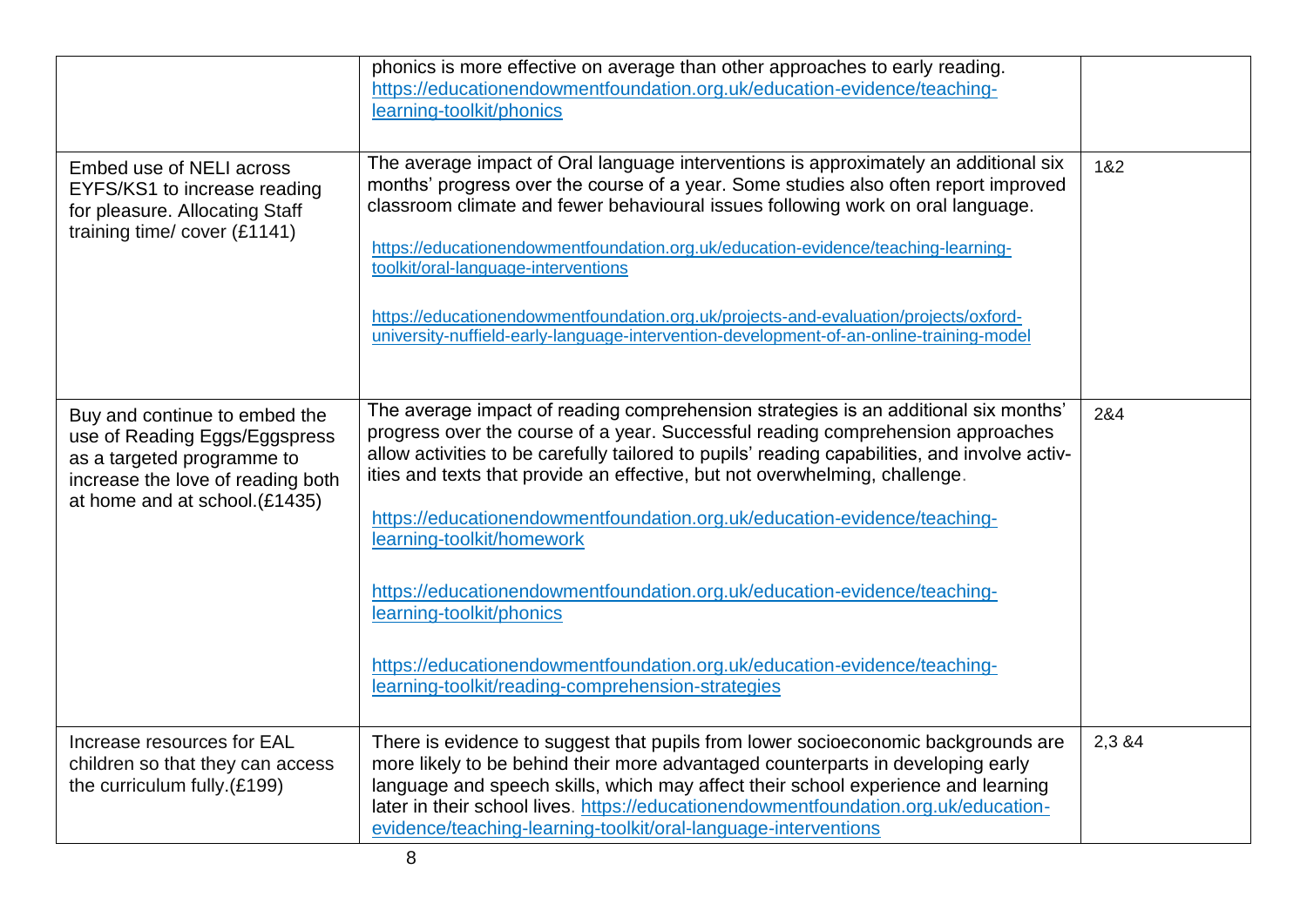#### **Wider strategies (for example, related to attendance, behaviour, wellbeing)**

Budgeted cost: £40165

| <b>Activity</b>                                                                                                                                                                 | Evidence that supports this approach                                                                                                                                                                                                                                                                                                                                                                                                                                                                                                      | <b>Challenge number(s)</b><br>addressed |
|---------------------------------------------------------------------------------------------------------------------------------------------------------------------------------|-------------------------------------------------------------------------------------------------------------------------------------------------------------------------------------------------------------------------------------------------------------------------------------------------------------------------------------------------------------------------------------------------------------------------------------------------------------------------------------------------------------------------------------------|-----------------------------------------|
| Provide breakfast club access<br>(£22,800), FSM (£13,337)<br>allocation and subsidising any<br>residential trips. (£300)                                                        | Research shows that a good breakfast can help improve children's<br>reading, writing and maths performance. KidsHealth.org reports that<br>breakfasts high in protein and fibre, and low in sugar, helps to boost<br>children's attention span, concentration and memory, essential for good<br>performance at school.                                                                                                                                                                                                                    |                                         |
|                                                                                                                                                                                 | Outdoor Adventure Learning might provide opportunities for<br>disadvantaged pupils to participate in activities that they otherwise might<br>not be able to access. Through participation in these challenging<br>physical and emotional activities, outdoor adventure learning<br>interventions can support pupils to develop non-cognitive skills such as<br>resilience, self-confidence and motivation. The application of these non-<br>cognitive skills in the classroom may in turn have a positive effect on<br>academic outcomes. |                                         |
|                                                                                                                                                                                 | https://educationendowmentfoundation.org.uk/education-<br>evidence/teaching-learning-toolkit/outdoor-adventure-learning                                                                                                                                                                                                                                                                                                                                                                                                                   |                                         |
| Buying education welfare officer<br>time $(E775)$ and allocating family<br>liaison worker hours (£2953)<br>within school to support families<br>with attendance and acute need. | The average impact of the Parental engagement approaches is about an<br>additional four months' progress over the course of a year. There are<br>also higher impacts for pupils with low prior attainment.<br>https://educationendowmentfoundation.org.uk/education-<br>evidence/teaching-learning-toolkit/parental-engagement                                                                                                                                                                                                            | $\overline{4}$                          |

**Total budgeted cost: £ 78795** *(used catch up funding and school funding also to support processes)*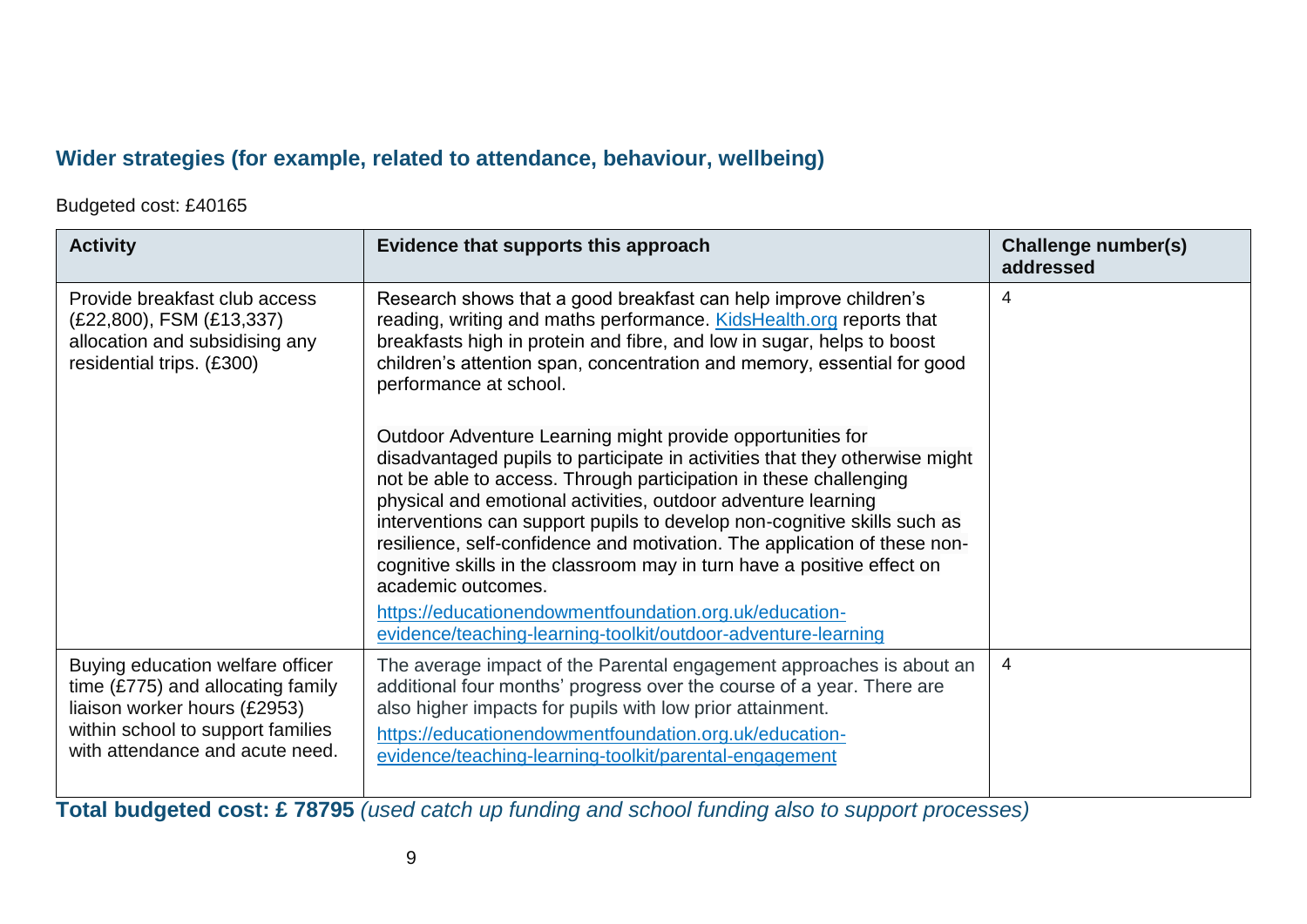### **Part B: Review of outcomes in the previous academic year**

#### **Pupil premium strategy outcomes**

This details the impact that our pupil premium activity had on pupils in the 2020 to 2021 academic year.

*Due to COVID-19, performance measures have not been published for 2020 to 2021, and 2020 to 2021 results will not be used to hold schools to account. Given this the following pupil evaluations undertaken during the 2020 to 2021 academic year e.g. standardised teacher administered tests are set out below:*

*Year 6 End of year PIRA/PUMA/GAPS/Writing assessments Reading: 76% At+ ARE, 12% Above ARE - P.P. 100% At+ ARE, 0% Above ARE Maths: 90% At+ ARE, 36% Above ARE - P.P. 100% At+ ARE, 0% Above ARE GPS: 79% At+ ARE, 12% Above ARE - P.P. 75% At+ ARE, 25% Above ARE Writing: 86% At+ ARE, 17%Above ARE - P.P. 100% At+ ARE, 25% Above ARE*

*K.S. 1 End of year PIRA/PUMA/GAPS/Writing assessments*

*Reading: 73% At+ ARE, 16% Above ARE - P.P 40% At+ ARE 40% Above ARE . Maths: 84% At+ ARE, 24% Above ARE - P.P. 60% At+ ARE 40% Above ARE GPS: 64% At+ ARE, 18% Above ARE - P.P – 40% At+ ARE 40% Above ARE . Writing: 71% At+ ARE, 0%Above ARE - P.P. 40% At+ ARE 0% Above ARE*

*Phonics: Year 2: 84% passed Year 1: 50% passed.*

*EYFS: 49% met expected (approximately)*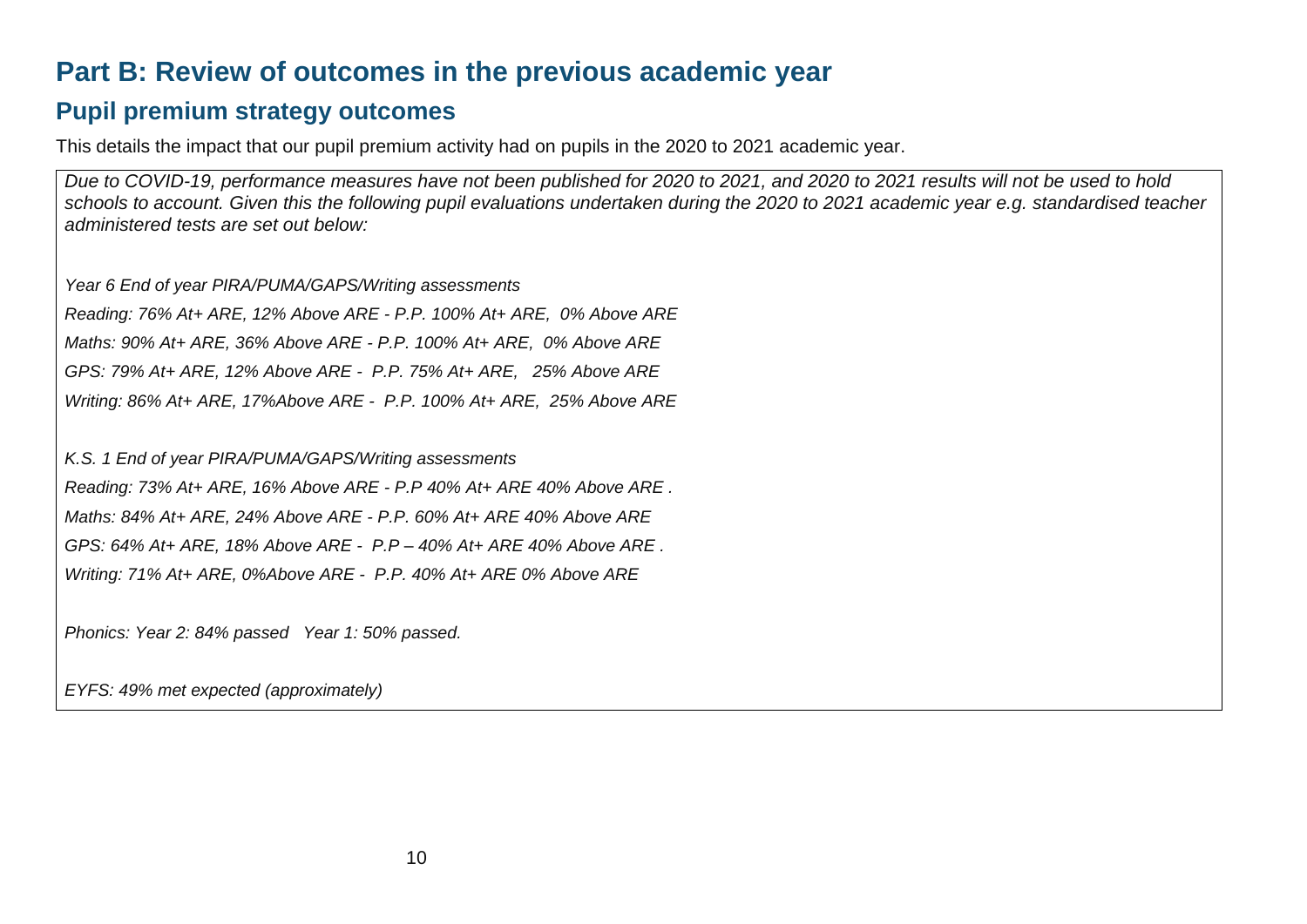#### **Externally provided programmes**

*Please include the names of any non-DfE programmes that you purchased in the previous academic year. This will help the Department for Education identify which ones are popular in England*

| <b>Programme</b>                          | <b>Provider</b> |
|-------------------------------------------|-----------------|
| <b>NELI</b>                               | D.F.E           |
| <b>Tutoring With The Lightening Squad</b> | F.F.T           |

### **Service pupil premium funding (optional)**

*For schools that receive this funding, you may wish to provide the following information:* 

| <b>Measure</b>                                                                 | <b>Details</b> |
|--------------------------------------------------------------------------------|----------------|
| How did you spend your service pupil premium allocation last academic year?    | n/a            |
| What was the impact of that spending on service pupil premium eligible pupils? | n/a            |